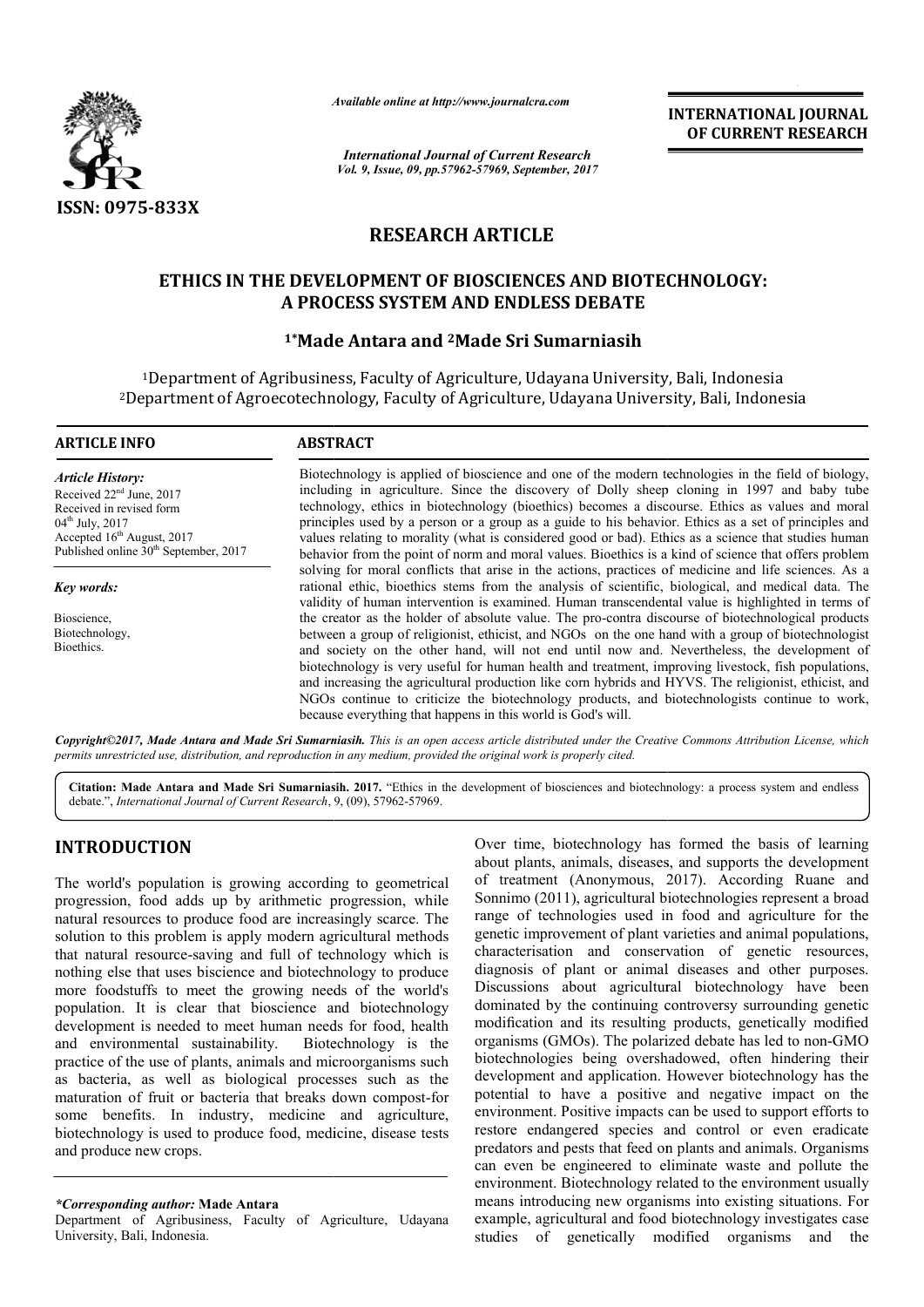environmental impacts these organisms cause. It is important to make a proper risk assessment and benefit before releasing genetically modified organisms to prevent environmental damage and to conserve our biodiversity. According to McLean (2000), modern biotechnology with a focus on molecular biology and human health is all related to a better human future. But at the same time, the development of modern biotechnology raises concerns, even the fear that humanity gets too much power or too little choice over human evolution and destiny. The political climate absorbed by the fierce "moral approach" to science policy, has raised public interest in biotechnology products. The biotech industry is increasingly recognizing that not only regulatory schemes, but also controversial public and political debates can allow or inhibit biotechnology research and development.

As technology advances, scientists have been able to develop more precise and powerful tools to produce plants and animals with certain characteristics aimed at benefiting to the farmers and consumers. Paula (2001) and Crop Biotech Update (2015) state that the development of biotechnology has sparked debate and confusion around the world due to the diverse messages from various circles, whether scientists, academics, critics, industry, religious representatives or consumer bodies. The worldwide debate on the pro and contra of biotechnology is associated with ethical issues. While agriculture has long been the topic of philosophical, religious and political reflection, it was not until the end of the 20th century that systematic thinking about values and norms associated with food systems such as agriculture, food processing, distribution, trade and consumption began to be discussed in the context of agricultural ethics. Additionally, by placing biotechnology within the scope of globalization, the public debate has turned to discussions of ethical and social impacts.

According to McLean (2000), the development of biotechnology in the context of ethics (bioethics), should at least answer five questions:

- What are the predictable benefits and losses for biotech innovation, both in the research and application phases, and which actions will produce the best overall consequences?
- Who are the relevant ethical stakeholders, and what rights do they have? Which actions protect those rights? Is human dignity respected?
- Which option treats everyone equally, unless there is an ethical reason to treat it differently? Biotech fairness can sustain the "need" as an innovative criterion.
- Which actions seek similarity? Of course, the recent SARS epidemic has raised concern for overall health and to create general conditions that maximize individual and communal welfare.
- Which option best develops virtue? And which virtues, such as trust and affection, may be highly relevant to the development of biotechnology and human health?

The purpose of this paper is to study ethics in the development of biotechnology and to occupy where each group positions the pros and cons of developing biotechnology and what each group should do in the future.

#### **Etymology of ethics and bioethics**

According to Dictionary of English-Indonesia by Echols and Shadily (1992: 219), Moral = *Susila* (su = good, sila = basic, susila = basics of good); Morality = *kesusilaan*; While Ethical=Ethics is *tata susila*. While ethically (ethical) is defined as proper, decent, civilized*, susila*. So the word moral and ethical use is often interchangeable and synonymous, which actually has different meanings and meanings. Moral is based on ethics, so the moral person must be based on ethics. Uno (2004) distinguishes the notion of ethics with etiquette. Etiquette is derived from the French etiquette which means a good social intercourse between fellow men. Meanwhile ethics, derived from Latin, means moral philosophy and is the correct way of life in terms of culture, ethics, and religion.

Ethics is an offshoot of philosophy related to "rightness" or morality of human behavior. The word ethics also relates to the object of human behavior in certain areas, such as medical ethics, business ethics, professional ethics (advocates, accountants, journalists) and others. In this sense ethics is defined as the rules governing the behavior of a group of people that has been agreed upon by society as "good or bad" and "right or wrong". Note the quotes on good and bad words, which means that the determination of good and bad is always changing. It is also important to realize that the 'right thing' for one person may not be true for others and it is very difficult to balance this conflicting view. However, there are certain ethical positions to be considered, such as the view that all biotechnology products are safe for humans and the environment.

In general, 'ethics' is defined as the ideals, values or standards people use to determine whether their actions are good or bad. This is what people use to assess whether an issue or something is acceptable and accountable and determines responsibility and fairness. Ethics provides guidance that helps a person decide what to do. On the one hand, ethics is a set of universal norms documented through legal codes of practice, religious texts, literature and philosophy that are legal or professional. On the other hand, ethics is a value defined by a person or group that is personal, introspective, and therefore difficult to manage public discussion (Thompson, 2001 in Crop Biotech Update, 2015). The term *Bioethics* (Greek *bios*, life; *ethos*, behavior) was coined in 1926 by Fritz Jahr in an article about a "bioethical imperative" regarding the use of animals and plants in scientific research. In 1970, the American biochemist Van Rensselaer Potter used the term to describe the relationship between the biosphere and a growing human population. Potter's work laid the foundation for global ethics, a discipline centered around the link between biology, ecology, medicine, and human values (Wikipedia, 2017). Furthermore wikipedia explains that bioethics is the study of the ethical issues emerging from advances in biology and medicine. It is also moral discernment as it relates to medical policy and practice. Bioethicists are concerned with the ethical questions that arise in the relationships among life sciences, biotechnology, medicine, politics, law, and philosophy. It includes the study of values ("the ethics of the ordinary") relating to primary care and other branches of medicine. The field of bioethics covers much of human investigation, ranging from debates on life's limits (eg abortion, euthanasia), surrogates, allocation of scarce health resources (eg organ donation, rationing of health care) to the right to refuse medical treatment for religious or cultural reasons. Biotechnology experts often disagree among themselves on the limits of their proper discipline, debating whether the field should pay attention to the ethical evaluation of all questions involving biology and medicine, or just some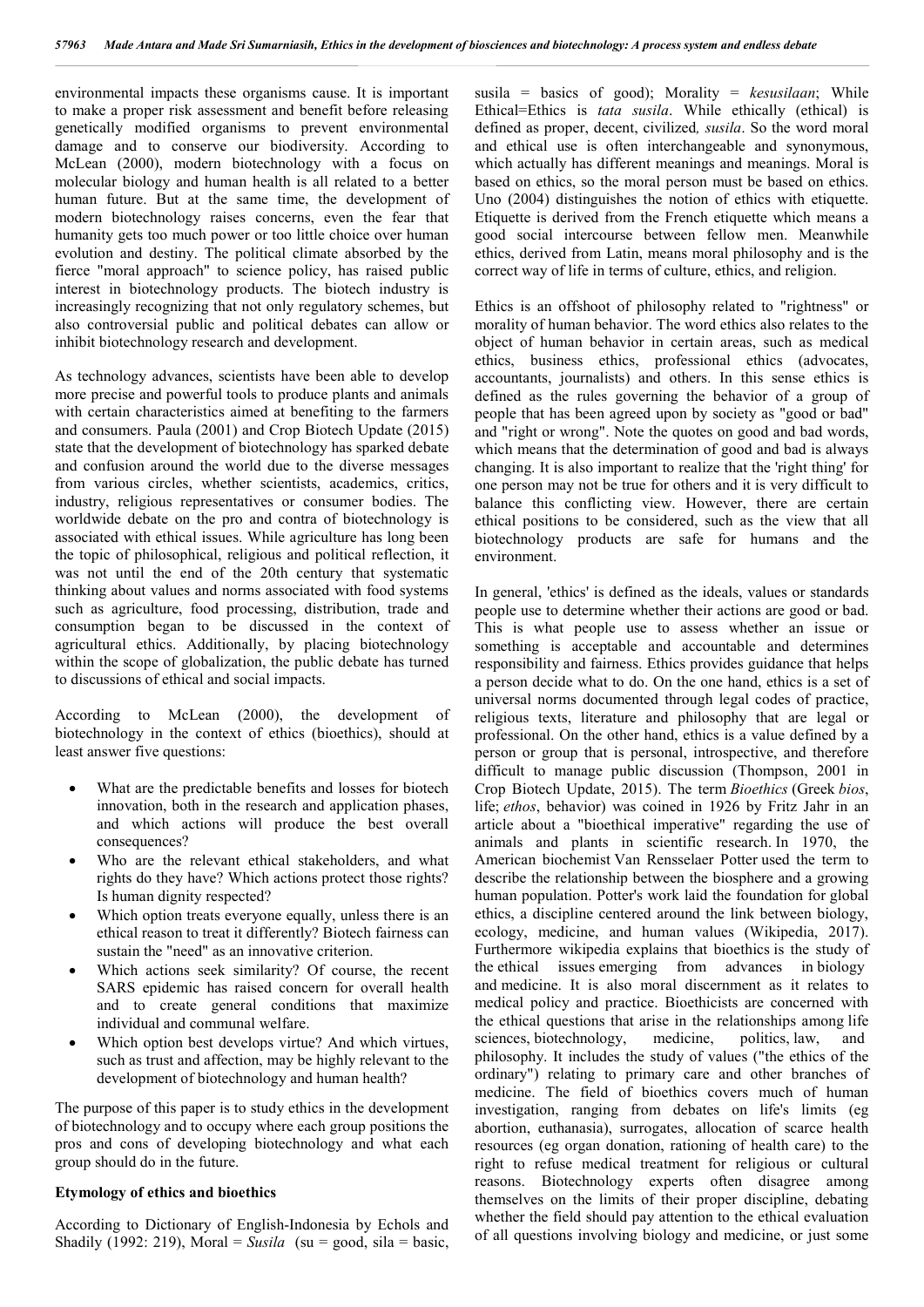of these questions. Some bioethicists narrow down the ethical evaluation only with the morality of medical care or technological innovation, and the time of human medical care. Others will broaden the scope of an ethical evaluation to include the morality of all actions that can help or harm the organisms which capable of feeling fear.

The scope of bioethics can evolve with the development of biotechnology, including cloning, gene therapy, life extension, human genetic engineering, astroethics and space life, and basic biological manipulation through DNA, XNA and altered proteins. These developments will affect future evolution, and may require new principles that address the core of life, such as biotic ethics that values life itself on their basic biological processes and structures, and seek their propaganda. One of the first areas addressed by modern bioethicists was that of human experimentation. The National Commission for the Protection of Human Subjects of Biomedical and Behavioral Research was initially established in 1974 to identify the basic ethical principles that should underlie the conduct of biomedical and behavioral research involving human subjects. However, the fundamental principles announced in the Belmont Report (1979)—namely, respect for persons, beneficence and justice—have influenced the thinking of bioethicists across a wide range of issues. Others have added non-maleficence, human dignity and the sanctity of life to this list of cardinal values (Wikipedia, 2017). Furthermore wikipedia explains that another important principle of bioethics is its placement of value on discussion and presentation. Numerous discussion based bioethics groups exist in universities across the United States to champion exactly such goals. Examples include the Ohio State Bioethics Society and the Bioethics Society of Cornell. Professional level versions of these organizations also exist.

In regard to ethical standards, Anonymous (2017) states that the ethics that deal with biotechnology and its applications do not differ fundamentally from other situations. Ethics is practiced by everyone, every day. One common feature of ethics is that different people with different values often disagree about the 'right thing' for individuals and society. One reason for this disagreement is that one thing that benefits some people may not be beneficial to others. An example is the study of embryonic stem cells, which biotechnology researchers consider to have great potential for developing disease treatment. But the clergy and ethic groups object because it is considered to destroy human embryos that have the potential to become human. There is no right or wrong position in ethics, because individual experiences and views often lead to the way they make ethical choices. For example, someone with a strong environmental view might see genetically modified (GM) use of genetically engineered crops. But someone who has a strong scientific view of the world may see the use of GM crops as a natural extension of traditional plant breeding technology. Many new technologies are raising ethical concerns that may not be part of the worldview assessed by those who develop technology in the first place. Ethical discussions in agriculture are needed to determine what is right and wrong, what moral standards to use, and what is right to justify a single or collective action. Ethics in agricultural biotechnology therefore include value assessments that include the production, processing, and distribution of food and agricultural products.

The Food and Agriculture Organization of the United Nations asserts that ethical values determine the reasons for being a

food value, welfare improvement, human health, natural resources, and nature (FAO, 2001 in Crop Biotech Update, 2015). CAST, 2005 (in Crop Biotech Update, 2015) notes that ultimately the goal of agricultural ethics is to "discover or develop clear, non-contradictory, comprehensive, and universal standards for assessing right and wrong actions and policies."

### **Ethics in biotechnology development**

## **Ethics in Biotechnology Development: A Process System**

If the term ethics and the development of biotechnology are assembled into an expression "Ethics in Biotechnology Development", in terms of systems science will be a process system, which consists of input, process, output, and outcome or impact. Well ethics and biotechnology development on a commercial scale (business) lies in the outcomes (impacts) of the biotechnology. If biotechnology development has a positive impact it is said that biotechnology is based on ethics. Conversely, if biotechnology development has a negative impact it is said that the biotechnology is not based on ethics (Figure 1). Thus the development of ethical or ethical biotechnology depends on the perspective of a society, generally between the saintist community on the one hand and the clergy and ethic groups on the other.

# **Ethics in Biotechnology Development: An Endless Debate**

The Worldwhate Institute (2017) who interviewed Philip Bereano, pouted the Genetic Engeneering (GE) experts by saying none of GE's technology proved to increase food production or reduce world hunger. However, they are definitely raising funds for biotechnology scientists and profits for Monsantos of the world. Bereano further states that "Golden Rice" - with an increase in vitamin A levels - while those mentioned by GE supporters as an example of the benefits of GE, have not reduced blindness at all in the Third World and, in fact, are highly unlikely to do so because of the large amount Golden Rice to be eaten by children He may still not have a balanced diet with other nutrients needed to utilize vitamin A. There is a major ethical problem in this very simple technology-based reductionist model.GE's central dogma is the image of this genome as a series Lego, where you can bring out the green ones and put them in. In fact, however, the genome is very fluid and its parts interact.The Lego model is quite wrong, but it is used constantly in public discourse, regulation submission, and legislative testimony Biologists know how the genome actually works, but progress in or Ran professions can not be used for such discussion topics as they will challenge positions taken by industry funders. Scientists seeking to break that boundary, whether by scientific experiments or public writing, have largely been isolated and marginalized by the rich and powerful within the academic industry complex.

When Dolly's sheep cloned results were announced in 1997, ethicists and clerics in particular, as well as scientists are generally worried that cloning done on animals will be improved in humans. Although when it comes there is a cross between the pros and cons, but the cloning project continues. In 2002, cloning entered the most difficult stage when Severino Antinori and his Italian friends announced they had tried it on humans.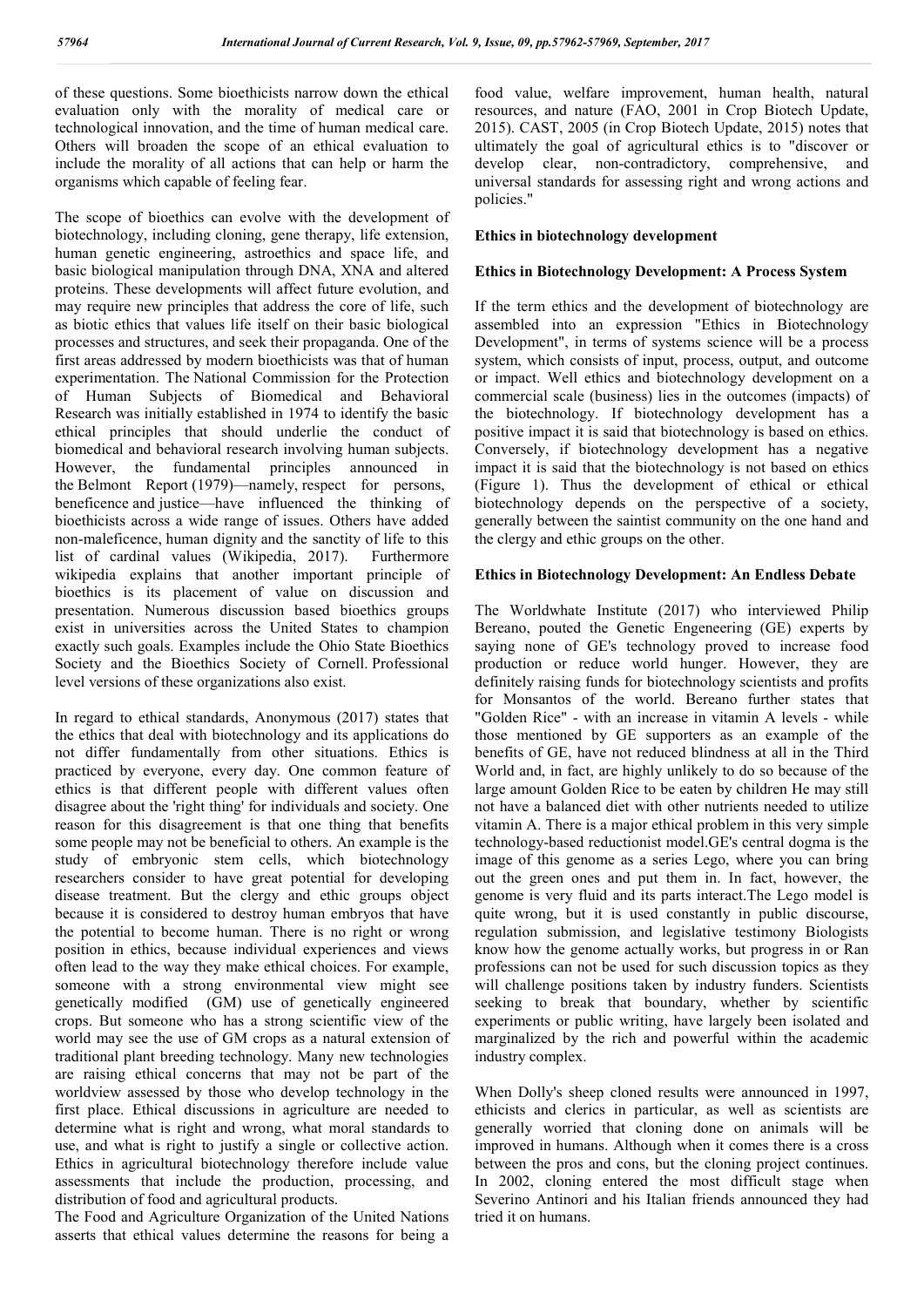

#### Example:

| <b>Figure 1. Ethical Biotechnology Development Process</b> |
|------------------------------------------------------------|
|------------------------------------------------------------|

| <b>INPUT</b>                                                                                                                                                                                                                                                                                                                                                                                                                                                                                                                                                                                                                                                                                                                                                                              | <b>PROCESS</b>                         | <b>OUTPUT</b>                    | <b>OUTCOME</b>                                                                                                                                                                                                                                       |  |
|-------------------------------------------------------------------------------------------------------------------------------------------------------------------------------------------------------------------------------------------------------------------------------------------------------------------------------------------------------------------------------------------------------------------------------------------------------------------------------------------------------------------------------------------------------------------------------------------------------------------------------------------------------------------------------------------------------------------------------------------------------------------------------------------|----------------------------------------|----------------------------------|------------------------------------------------------------------------------------------------------------------------------------------------------------------------------------------------------------------------------------------------------|--|
| Field of Animal Biotechnology                                                                                                                                                                                                                                                                                                                                                                                                                                                                                                                                                                                                                                                                                                                                                             |                                        |                                  |                                                                                                                                                                                                                                                      |  |
| Sheep<br>$\bullet$<br>HR (researchers + workers<br>$\bullet$<br>Management<br>$\bullet$<br>Preliminary R & D<br>$\bullet$<br>Scientific decisions<br>$\bullet$                                                                                                                                                                                                                                                                                                                                                                                                                                                                                                                                                                                                                            | Field<br>of<br>Animal<br>Biotechnology | Dolly sheep                      | • Beneficial breeders without the need to<br>maintain stud (positive impact)<br>• Lamb is susceptible to<br>disease<br>(negative impact)                                                                                                             |  |
| Field of Plant Biotechnology                                                                                                                                                                                                                                                                                                                                                                                                                                                                                                                                                                                                                                                                                                                                                              |                                        |                                  |                                                                                                                                                                                                                                                      |  |
| HR (researchers + labor)<br>$\bullet$<br>Land<br>$\bullet$<br>Management<br>$\bullet$<br>Plant material<br>$\bullet$<br>Business decisions<br>$\bullet$                                                                                                                                                                                                                                                                                                                                                                                                                                                                                                                                                                                                                                   | <b>Hybridization Process</b>           | Corn<br>and<br>Cotton<br>Hybrids | • Increasing corn and cotton production<br>(positive impact)<br>• Destroying insects beneficial to plants<br>polluting<br>the<br>environment<br>and<br>(negative impact)                                                                             |  |
| Field of Medical Biotechnology                                                                                                                                                                                                                                                                                                                                                                                                                                                                                                                                                                                                                                                                                                                                                            |                                        |                                  |                                                                                                                                                                                                                                                      |  |
| HR (Expert Doctor in their<br>$\bullet$<br>field and workforce)<br>Laboratory<br>٠<br>Management<br>$\bullet$<br>Sperm and egg materials<br>$\bullet$<br><b>Business</b><br>decisions<br>and<br>$\bullet$<br>married couples (couples)<br>Field of Nuclear                                                                                                                                                                                                                                                                                                                                                                                                                                                                                                                                | Human<br>Cloning<br>Process            | Test-tube baby                   | · Beneficial Couples who fertilize eggs<br>are difficult in the womb (positive<br>impact)<br>· Infertile married couplers get direct<br>offspring (positive impact)<br>• Breaking nature as a normal marriage<br>(religious and ethical assumptions) |  |
| ٠                                                                                                                                                                                                                                                                                                                                                                                                                                                                                                                                                                                                                                                                                                                                                                                         | Atomic<br>Bomb                         |                                  |                                                                                                                                                                                                                                                      |  |
| Human resources<br>(atomic<br>bomb and labor)<br>Land and buildings<br>٠<br>Management<br>٠<br>Radioactive Materials<br>$\bullet$<br>Political decisions<br>$\bullet$                                                                                                                                                                                                                                                                                                                                                                                                                                                                                                                                                                                                                     | The<br>Process (Einstein)              | Atom bomb                        | Source of cheap electrical energy<br>(positive impact)<br>• Accelerate the elimination of humanity<br>(negative impact)                                                                                                                              |  |
| The facts:                                                                                                                                                                                                                                                                                                                                                                                                                                                                                                                                                                                                                                                                                                                                                                                |                                        |                                  |                                                                                                                                                                                                                                                      |  |
| The development of biotechnology is very rapid, while the bioethics based on the appreciation of faith values are slow, giddy and<br>٠<br>stammer in anticipation of the jumps of Biotechnology work.<br>The newly rehabilitated Galileo case of the Catholic Church after the age of 500 years is a classic example of how religion is always<br>left behind compared to Biotechnology<br>The problem:<br>How is the Ethics Standards for Biotechnology Development (eg cloning) for Business Purposes?<br>"What can be done must continue to be done" versus "that can be done but not worth doing". To what is the balance ?.<br>There are two groups of Pro and Contra:<br>Pro: bringing benefits to mankind in the real world (scientists) $\rightarrow$ just talking the real world |                                        |                                  |                                                                                                                                                                                                                                                      |  |
| Contra: to play with humanity and the overwhelming human intervention in God's creative work $\rightarrow$ only talk of the hereafter and the<br>moral messages (clerical and ethic)<br>Finally Ethical or Unethical in Development of Biotechnology $\rightarrow$ Crosses between perceptions:                                                                                                                                                                                                                                                                                                                                                                                                                                                                                           |                                        |                                  |                                                                                                                                                                                                                                                      |  |
| Saintis and Ethicist-Religionist<br>۰<br>Nature and Faith<br>Biotechnology and Religion<br>Genetich engeenering and bioethics                                                                                                                                                                                                                                                                                                                                                                                                                                                                                                                                                                                                                                                             |                                        | and justifications.<br>humanity  | Should it be a thesis-antithesis? Each has its own principles<br>This THESIS-ANTITHESIS s require moderation: it takes<br>a SYNTHESIS, so that together leads to the purpose of life,<br>that is to appreciate the dignity and the integrity of      |  |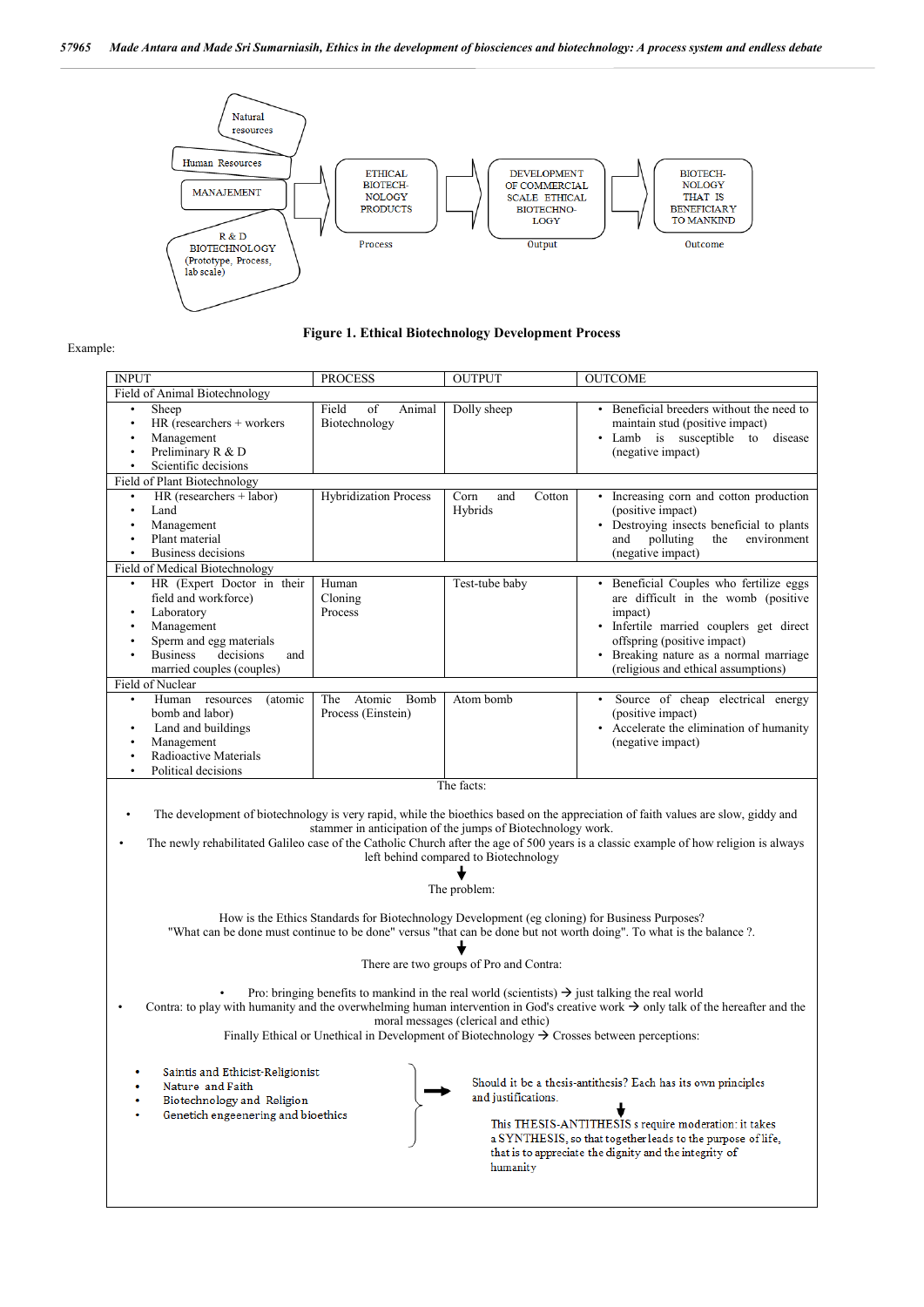What was feared before actually happened. Early April 2002 human cloning results were announced "a woman was pregnant with cloned babies with two months' gestation". The problem then: "what can be done but not worth doing" versus "what can be done must continue to be done". To what is the balance?. Cloning results were criticized because animal tests show that many fetuses fall before birth. Even if successfully born, the cloning results are generally vulnerable and bring birth defects. If the weaknesses are imposed on human cloning, would not cloning action play with human dignity? If Dolly is now rumored to be sickly and vulnerable to illness, is not human cloning that would be born vulnerable to illness and sickly anyway? How can it be accounted for ethicallyreligiously excessive human intervention in God's creative works?

In fact the development of Biotechnology is very rapid. While the bioethics based on the appreciation of faith values run slowly, giddily, stammer in anticipation of the jumps of Biotechnology work. The scientific community-even more optimistic feel able to resist the consideration of faith. If clerics say all Biotechnology endeavors including cloning are directed at human welfare, scientists can show the same benefits. By pride themselves that every step of the research is accounted for, scientists want to show how the work of Biotechnology can be accounted for. According to Sumantri (1985), ethics (moral philosophy) is one branch of philosophy that organizes the truth. Exemplified ethics in the scientific field, the process of discovering the truth scientifically has ethical implications for a scientist. Characteristics of the process is a moral category that melandassi ethical attitude of a scientist. Intellectual activity that puts truth as its ultimate goal will inevitably influence the moral view. Truth functions not only in the way of his mind, but also in the whole way of his life. In the community's attempt to uphold this truth, a scientist is called by his social obligations, not only as the analyzer of the material truth, but also as a good moral prototype.

In the field of ethics, a scientist's social responsibility is no longer providing information, but setting an example. He must appear in front of how to be objective, open, accepting criticism, accepting the opinions of others, staunchly in his position which he deems correct, and if necessary dare to admit mistakes. All these traits, along with other properties not mentioned here, are the ethical implications of the scientific discovery process. In the midst of a situation where all values are in turmoil, a scientist must come forward. His knowledge is a force that will give courage to face challenges. Likewise in a developing society, he must behave as an educator by giving example examples. The development of biotechnology is very progressive with surprising results. Scientists no longer appreciate faith. While placing the human figure more fully, the clerics and the ethicists only talk about the afterlife and the moral messages. That is why there is a clash between science and religion. The newly rehabilitated Galileo case of the Catholic Church after the age of 500 years is a classic example of how religion always lags behind biotechnology (Greg Soetomo, Science and Religiusity in Basis, December 1993: in Sularto, 2002). The phenomenon of rapid development of biotechnology penetrates human life, affecting the inner dimensions of man. Some people are afraid of his future, others see the development of biotechnology as part of an increasingly out of control biotechnology. The call back to nature, back to nature, or caveat Jack Ellul about the technological dangers that saw technological advances as

moral decline already inadequate. Faith-in this case religionneeds to at all times reduce its moral teachings. The world of science and technology is the world of experiments with all mathematical formulas that include the need to account for every step taken. Science does not deal with faith, but becomes a problem when genetic engineering deals, for example, with a creation story. Scripture is finally no longer the only source to explain the phenomenon of creation. Another source often referred to is the theory of Pierre de Chardin with the famous expression of *creatio ex nihilo*, the creation of no thing. The rationality described by Karen Armstrong in History of God clarifies how the creation should be explained. Albert Einstein believes his theory of relativity will not affect the concept of divinity. Relativity is purely a matter of science and has nothing to do with religion (Armstrong, 1993). However, when Christians are let down by scientists such as Stephen Hawking who gives no room to God in cosmology, they may think God is anthropomorphically depicted as humans making things, but perfected through creatio ex nihilo Pierre de Chardin (Sularto, 2002).

Dolly's sheep cloning was cited as the most important breakthrough in biotechnology development during 1997, but according to Dr Kees Bertens ethicist from Atma Jaya University, Jakarta, the breakthrough of science is not necessarily the most important cause leaving controversy in ethical relation (Closing: Scientific Breakthroughs and Ethical Challenges in Ethical Perspective, Canisius , Yogyakarta 2001: in Sularto, 2002). Cloning is not performed only on embryonic cells, but also in adult cells. Cloning adult cells in mammals can be done by creating duplicates. Apparently there are no obstacles to apply the same technique to humans. The problem is, what is technically feasible to do?. Bertens compares this situation with a Scottish laboratory that produces Dolly sheep. Ian Wilmut and his team conducted 277 experiments to create a sheep embryo, but only 29 sheep embryos could live more than six days. All died before birth, except for Dolly's sheep. When the project is applied to humans, whose results are announced to the general public, the highest ethical principle that humans can not be made into toys is no longer merely a matter of religion institutionally, but humanity in general. The respect for human dignity is reduced. The World Health Organization (WHO) defines, as in religious ethics, human cloning must be rejected primarily because it is against human dignity and integrity. WHO affirms human intervention in creation is too great. The creation of man is God's right and sovereignty. Human beings are not allowed-though they can be science-mocked. The human honor of itself can not be disrupted. His integrity as a human must be respected. That is, if Dolly's sheep cloning has been shown to be facing high vulnerability, the cloning project of humans is increasingly obviously unethical. "Religious values have nothing to do with the values of science," says Dr Minda Peranginangin, a Christian theologian who firmly says, "The activities of science must be controlled and must be controlled by bioethics."

The affirmation of *Peranginangin* is analogous to the "technological imperative" according to the Bertens term: what can be done must continue. What happens to human cloning becomes clear "technological imperative". Some even say, the discovery of human cloning is analogous to the invention of the atomic bomb that destroyed millions of people in 1945. Using the term genetic engineering or genetic engineering, humanist and spiritualist (late) YB Mangunwijaya reminded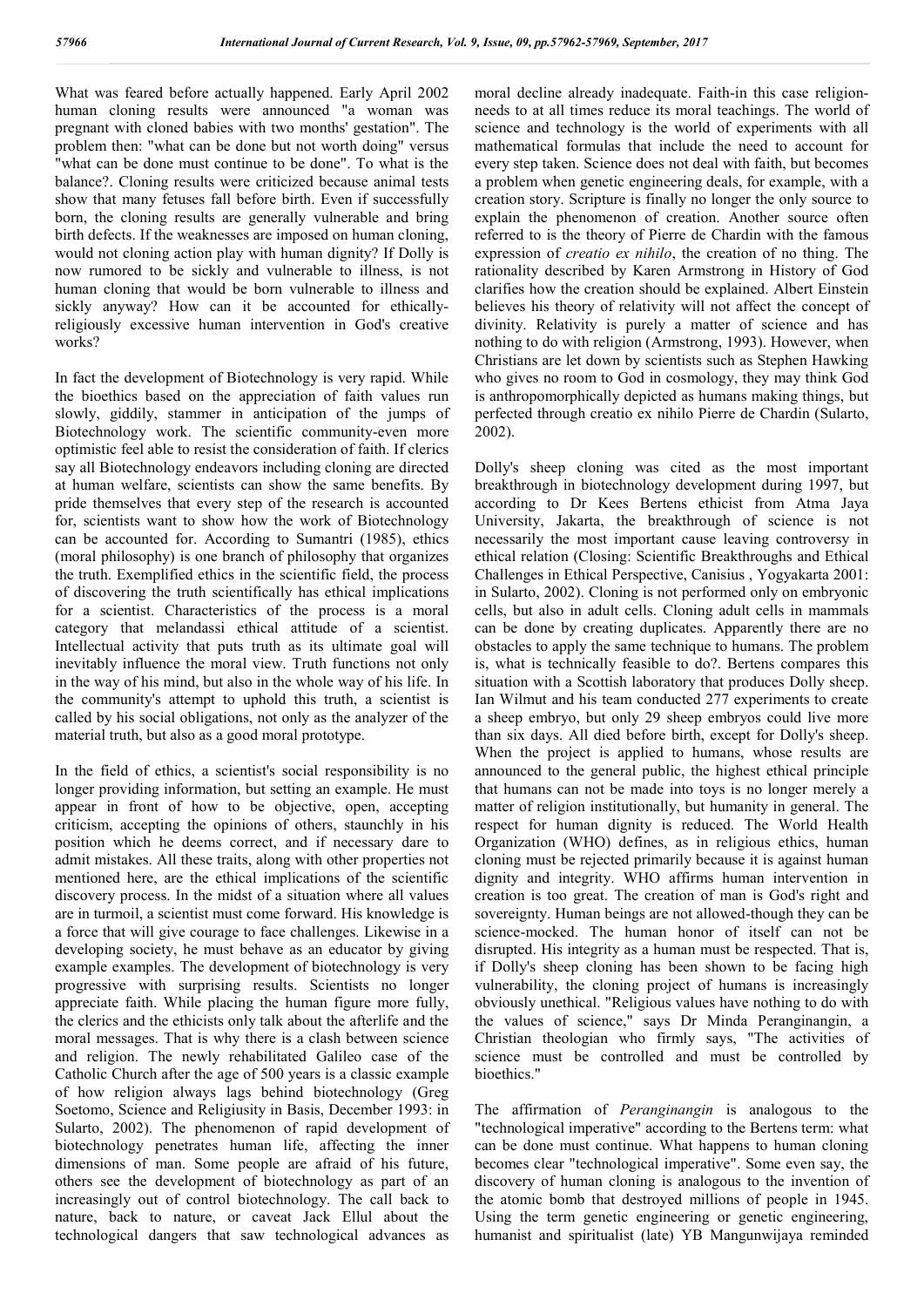the need for control over natural processes in order not to cause environmental damage. If the findings were not controlled it would be feared to be monsters that disrupt the environment. Eric Houwink-colleague of Mangunwijaya, a biotechnologist-on the human cloning project does not see his objective and medical purposes (Modern Biotechnology: Bringing Us to Biosociety in Remembering YB Mangunwijaya Intellectual Struggle in the Anxiety Era, Kanisius, Yogyakarta 1999: cited by Sularto, 2002 ). Do nature and faith, biotechnology and religion, genetic engineering and bioethics, be thesis-antithesis or statements and arguments? Each has its own principles and justifications. Human cloning, for example, is said to be a lifesaver for infertile couples acquiring direct or beneficial married couples (couples) who fertilize the egg by difficult sperm in the womb. Meanwhile, ethicists and clerics hold firm to the principle that in Biotechnology, not everything that can be done is worth doing. These anthologies demand moderation: it takes a synthesis, so that together leads to the purpose of life, that is, the respect for dignity and humanity's integrity. The goal was developed both by genetic engineering and the preservation of eternal humanitarian principles. Concretely, if one of the religious rules, say the Catholic Church, affirms rejecting the tube baby, then ultimately the choice is returned to the conscience of each person. Even the question of euthanasia, the good death, which is still controversial, but in the Netherlands has only been legally permitted, but it is banned by the Catholic Church, as it may later evolve in the direction of: a return to the choice of conscience and case by case.

What about human cloning? Paus Johanes Paulus II, leader of the Roman Catholic Church, was consistent with his opinion when the issue of sheep cloning exploded in 1997. "It was a dangerous experiment", much less human. What will happen is the ongoing human cloning experiment, criticism and criticism on the basis of the principles of road ethics continue. Each with its argument: for the benefit of mankind. Religious ethics "that can be done is not necessarily worth doing" dealing with imperative technology "that can be done must be done". The challenge to such breakthroughs as cloning humans is not only a challenge to the world of Biotechnology, but also religious ethics. Franz Magnis-Suseno SJ argues, in his Basic Ethics, the clergy also need ethics in the sense, to use their minds and minds to solve the problem of how to live if they want to be good. Religious people are also expected to use the gift of the Creator. Do not let the mind be ruled out of religion. That is why precisely clerics are supposedly using ethical ratios and methods.

The ethical debate in the development of Biotechnology is an endless debate between scientists and clerical groups. As stated by Hatta (1960), there is a difference of consciousness between science (Biotechnology) produced by scientists and ethics relating to religion held by clerics, but not contradictions. Science (Biotechnology) on the subject of knowledge and technology, while religion is about trust. Knowledge and belief are two different attitudes of human consciousness. Pelita Science and technology (Biotechnology) terletah in BRAIN, the lamp of religion is located in HEART. Therefore science and religion can go hand in hand with no interfere with their respective regions. Both can be a torch for humans in the path of life. That is why, then many scholars are spelled out, also famous as pious people and believe really to God. For example Issak Newton, a famous naturalist of all time. With regard to science (biotechnology) and religion, Hatta (1960) invites us

all to notice and understand what is written by Albert Einstein (Out of My Later Years) about the relationship of religion and science even though his understanding of religion is different from the most religious adherents. Einstein said: "Even though the area of religion and the area of light science is separate, there exists between both reciprocal and need-need relationships. It is the religion that determines the purpose of our life - even so it generally learns from science to know which tools are good to be used to achieve the intended purpose. On the contrary science can only be born by those whose souls are full of the purpose of attaining truth and understanding. The source of these feelings is in the religious domain. It includes the belief in the possibility that the laws that apply to the world of birth (the real world) are rational, meaning can be known by our reason. I really can not accept the existence of science that has no such firm belief. The position can be described as follows: science with no religion crippled, religion with no science of blindness."

Integrating and harmonizing the biotechnology-based view of rationality with a dogmatic-based religious view has been successfully carried out by Kiai Ahmad Dahlan through the teachings of Muhammadiyah (see: Mulkan, 2005) through a very good expression "the sacred reason is to think according to fact, carefully and Critically put the relativity of the truth of biotechnology, seeking a truth that is more beneficial to everyone's life. Sacred heart and compassion is the willingness to restrain the lust, willing to sacrifice, not lazy to fight for good and truth, make the nobility of the world as a way to achieve the nobleness of the hereafter. " The realization of these goals is done by developing modern schools, scouting, orphanages, hospitals, and empowerment of the oppressed in modern management systems and organizations. Various Islamic ritual practices functioned as the theological basis for the realization of those goals. From the life of the Nazarene and the findings of Biotechnology, Kiai learned about the development of social life. From the reformer he acquired the idea of rationalizing the teachings of Islam, while the sociological facts and human history gained inspiration of pragmatic and humanist work. At the same time Kiai continues to develop the practice of Islamic rites until it can truly solve the problem of the goodness of life of all people pragmatically and practically. This is possible only through educational action, so the mastery of Biotechnology he sees is not the guidance of God, but the acquisition of learning. Everyone must have the ethos of learning to be a student as well as a teacher. All human activities must function as learning activities to all people or as a teacher of knowledge to anyone on any occasion.

For Dahlan truth and goodness are not solely derived from the deductive interpretation of the Al Qur'an, but from induction (Biotechnology) the empirical experience of diverse religious followers. He sees the achievements of worldly nobleness is the path of attaining the greatness of life after death in the afterlife. Dahlan's view is different from the Protestant ethical model that puts earthly majesty as proof of nobleness in life after death or *ukhrowi*. Ahmad Dahlan's ideas and social actions are based on a view of the natural allegiance of the Qur'an, universal human experience, and Biotechnology findings. For Kiai, the size of the truth of the Qur'anic commentary and the findings of Biotechnology is some evidence of its usefulness for solving the universal problem of humanity. Dahlan's humanitarian ideas and practices may be called the application of humanistic pragmatism. However, it is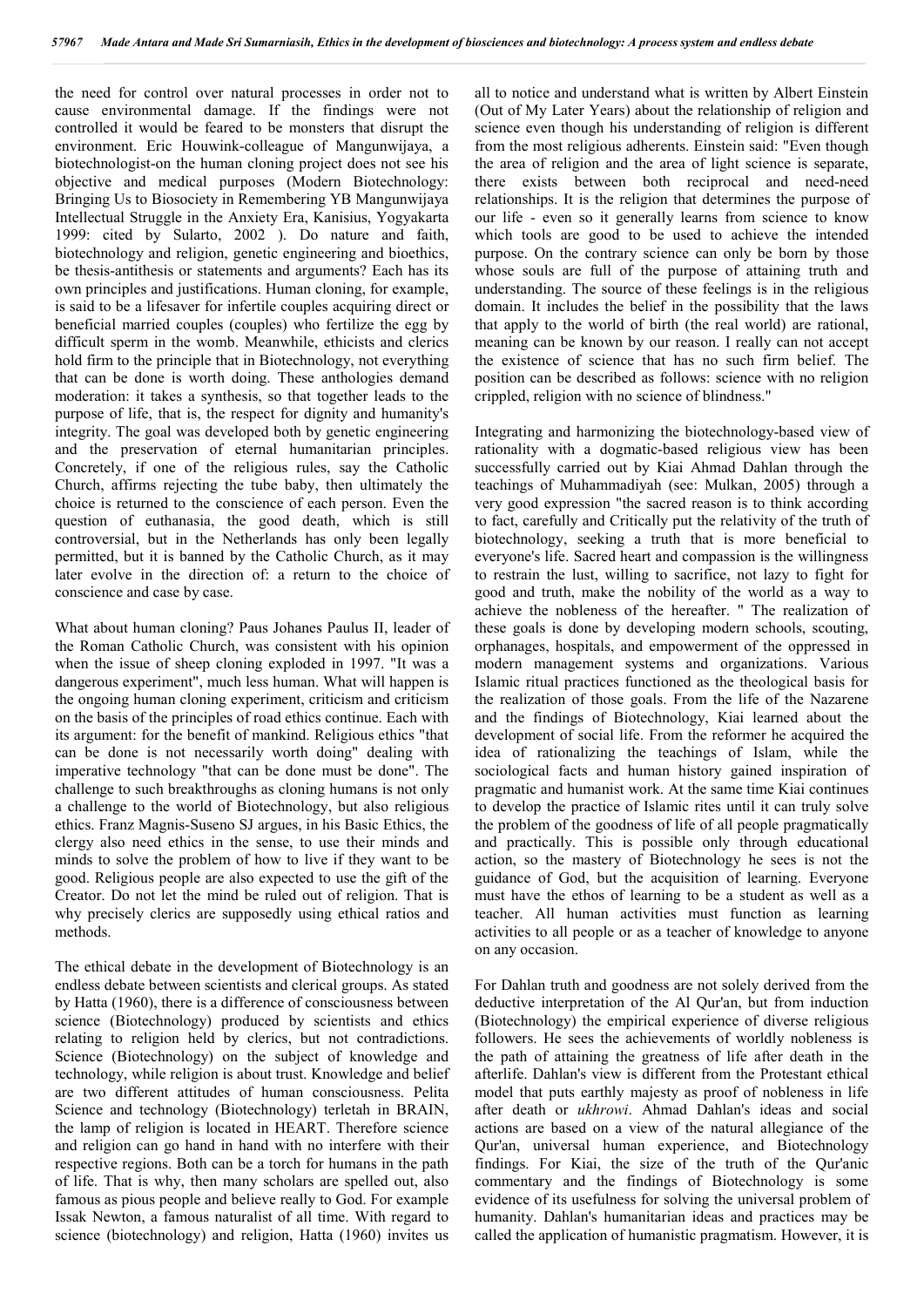not easy to declare Kiai's various reforms through various social praxis based on the spirit of Protestantism. FAO, 2001 (in Crop Biotech Update, 2015) recognizes that there is no single set of ethical principles sufficient for building a more equitable and ethical food and agricultural system. However, it recommends the following actions that individuals, states, corporations and voluntary organizations in the international community can take:

- Creating the mechanisms to balance interests and resolve conflicts
- Supporting and encouraging broad stakeholder participation in policies, programs, and projects.
- Encouraging individuals, communities and nations to engage in dialogue, and ultimately, to do what is ethical.
- Developing and disseminating widely the information and analyses necessary to make wise and ethical decisions.
- Ensuring that decision-making procedures in international food and agriculture policy are well understood and transparent.
- Fostering the use of science and technology in support of a more just and equitable food and agriculture system.
- Ensuring that programs, policies, standards and decisions always take ethical considerations into account so as to lead to enhanced well-being, environmental protection and improved health.
- Developing codes of ethical conduct where they do not currently exist.
- Periodically reviewing ethical commitments and determining whether or not they are appropriate, in the light of new knowledge and changes in circumstances

CAST, 2005 (in Crop Biotech Update, 2015) suggests the need to institutionalize agricultural ethics. This involves a deliberate move to include some consideration of ethics in the actions, decisions, and policies that stakeholders in the food system create or support. Each stakeholder has to "accept the fact that that if ethical issues are going to be understood, and if ethical conflicts are going to be resolved, it is our responsibility, within the limits of our place in the system, to understand and contribute."

The development of biotechnology has triggered many ethical and social reactions from the public opinion, the media and non-governmental organisations. However, the majority of the public is optimistic about the ability of biotechnology to improve the quality of life. There are, however, visible differences between global support when the aims are medical, moderate support when biotechnology aims at improving industry products, and low support or adverse positions against biotechnology used in agriculture (Rigaud, 2008).

Rigaud (2008) in his report "Biotechnology: Ethical and Social Debates" reveals important matters in connection with ethical and social debates, as follows:

• In the EU, the low public support for genetically modified food is an exception as compared to generally positive attitudes regarding science, technology and biotechnological progress. GM food is often seen as not useful, morally unacceptable and a risk for society. It remains unclear if technical progress could inspire more positive opinions. NGOs adverse positions, stemming from ethical concerns on health and environmental safety issues, have been influential in the 1999 EU moratorium

on GM food and crops. The population from lessdeveloped countries as India and China is interested in GM culture, perhaps less as a "humanitarian" means to "feed hungry people" than as an efficient tool chosen by farmers cooperating with industry to increase yield. Support hence depends on GM technical ability in the long term. So does belief that GMOs help respecting biodiversity.

- The public opinion is supportive of biofuels, though major national differences exist. Biofuels re linked with issues such as fighting global warming, preserving national security, and limiting dependence on foreign oil. European Green parties have an ambivalent position, while moslty vocal NGOs call for the preservation of wilderness and express adverse positions against the ecological, social and economic impacts of biofuels, such as the competition between fuel and food, detrimental environmental impacts, displacements of poor farmers and indigenous people, and global prices rises. Calls for more sustainable fuels are recurrent, and opposit ion to GM biomass is appearing.
- The Convention on Biological Diversity has produced a two-sided effect on bioprospecting. On the one hand, it has set a frame according to which the public opinion and media can consider bioprospecting, involving communities and benefit-sharing, is far from what NGOs call "biopiracy". On the second hand, however, a Mexican example shows that identifying legitimate local organizations' spokespersons has proven difficult, and that international NGOs have been influential in blurring the general scenery.
- Public support for transgenic and cloned animals is lower than that for transgenic plants. The use of such animals in medical research, though, receives strong approval. The welfare of transgenic and cloned animals used in research is not a major issue for the general public at the moment, except in the UK and Nordic countries. NGOs, however, are well-aware of specific animal welfare issues concerning transgenic and cloned animals, and have a strong influence on EU and other national policies.

When Canada embarked on a biotechnological revolution (Jones, 1998), the Canadian government has taken appropriate action to formulate a regulation between stakeholder governments, namely the general public, saintist and ethicist. Based on the unique responsibilities enjoyed in public policy and regulatory ethics, the Government of Canada has taken a leadership role, include:

- advancing public process debate, education and participation
- fairly distributing the benefits and burdens of biotechnology
- acting as a fiduciary of public monies and public trust
- fostering ethically acceptable conduct
- resolving disputes
- protecting public health, safety and those unable to protect themselves
- promoting research and development
- promoting and protecting human dignity.

### **Conclusion and Suggestion**

### **Conclusion**

 Ethics is a branch of philosophy related to "rightness" or morality of human behavior. In this sense ethics is defined as rules that can not be violated from the